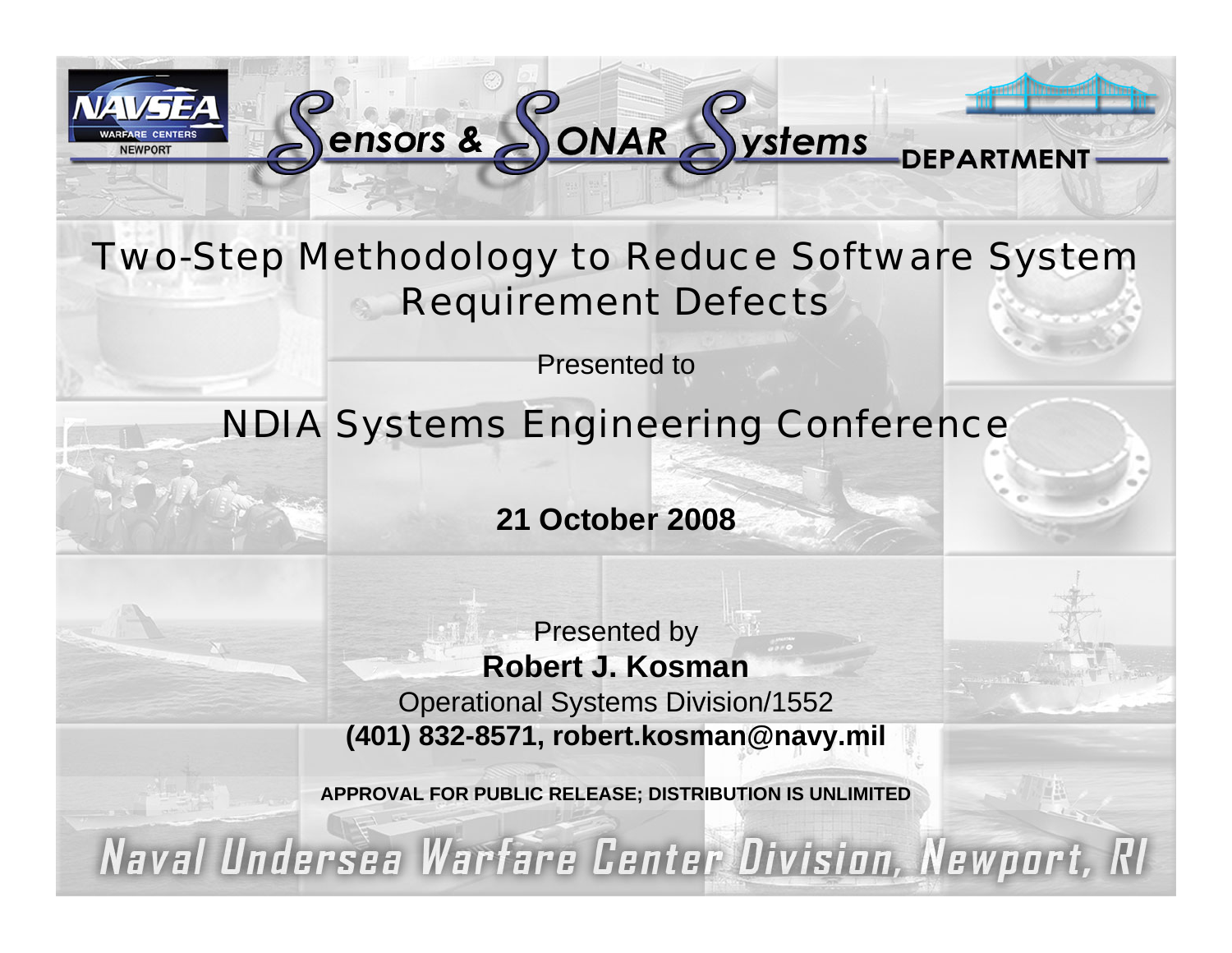

## **Software System Development**

### **"Typical" Software System Development**



- П **Waterfall / Incremental model**
- $\mathcal{L}^{\mathcal{L}}$ **Spiral model similar for a spiral**
- $\Box$  **Implies a sequential process to resolve problems (defects)**
- $\Box$  **Does not provide an adequate illustration of defect impacts**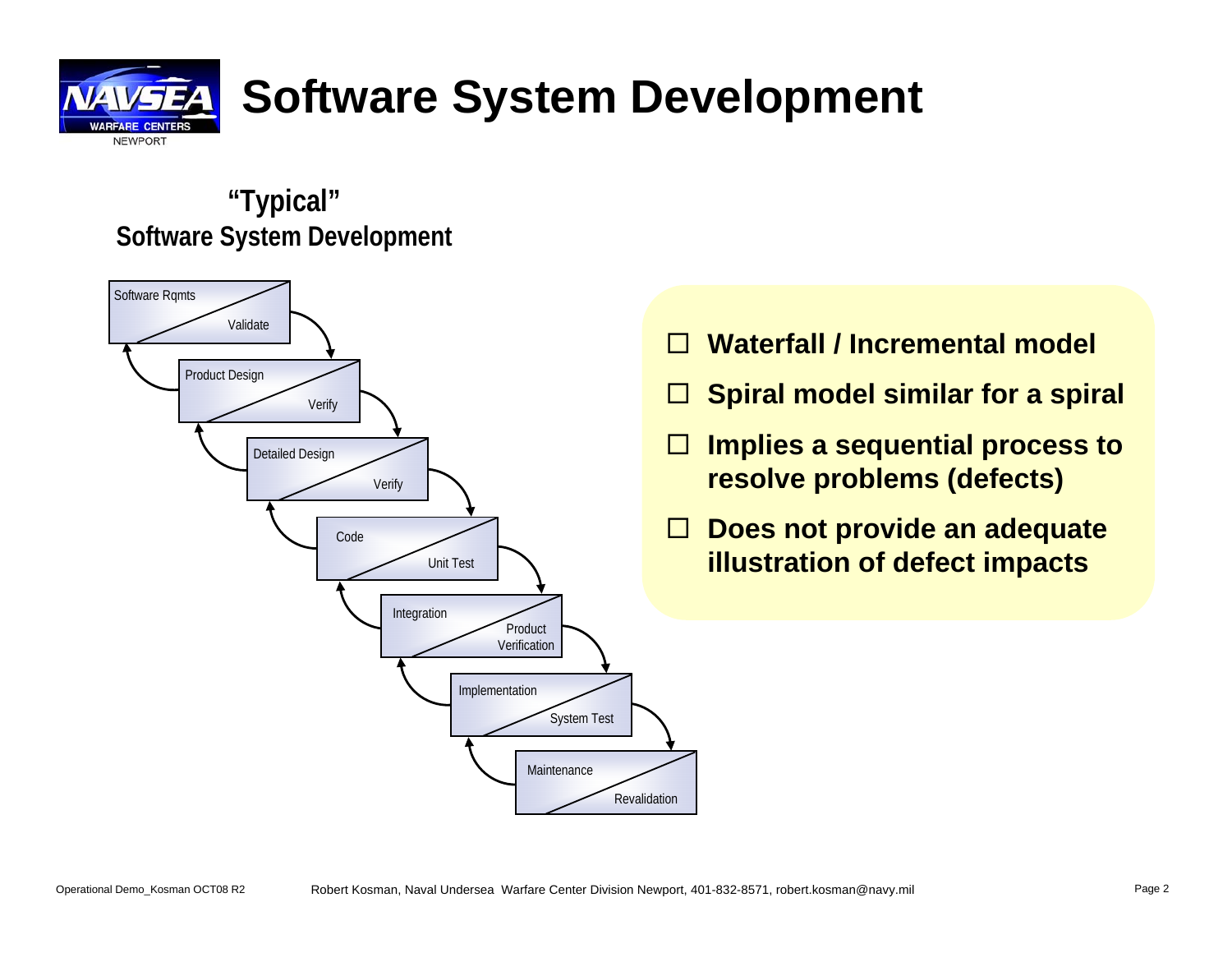

### **Software System Development**

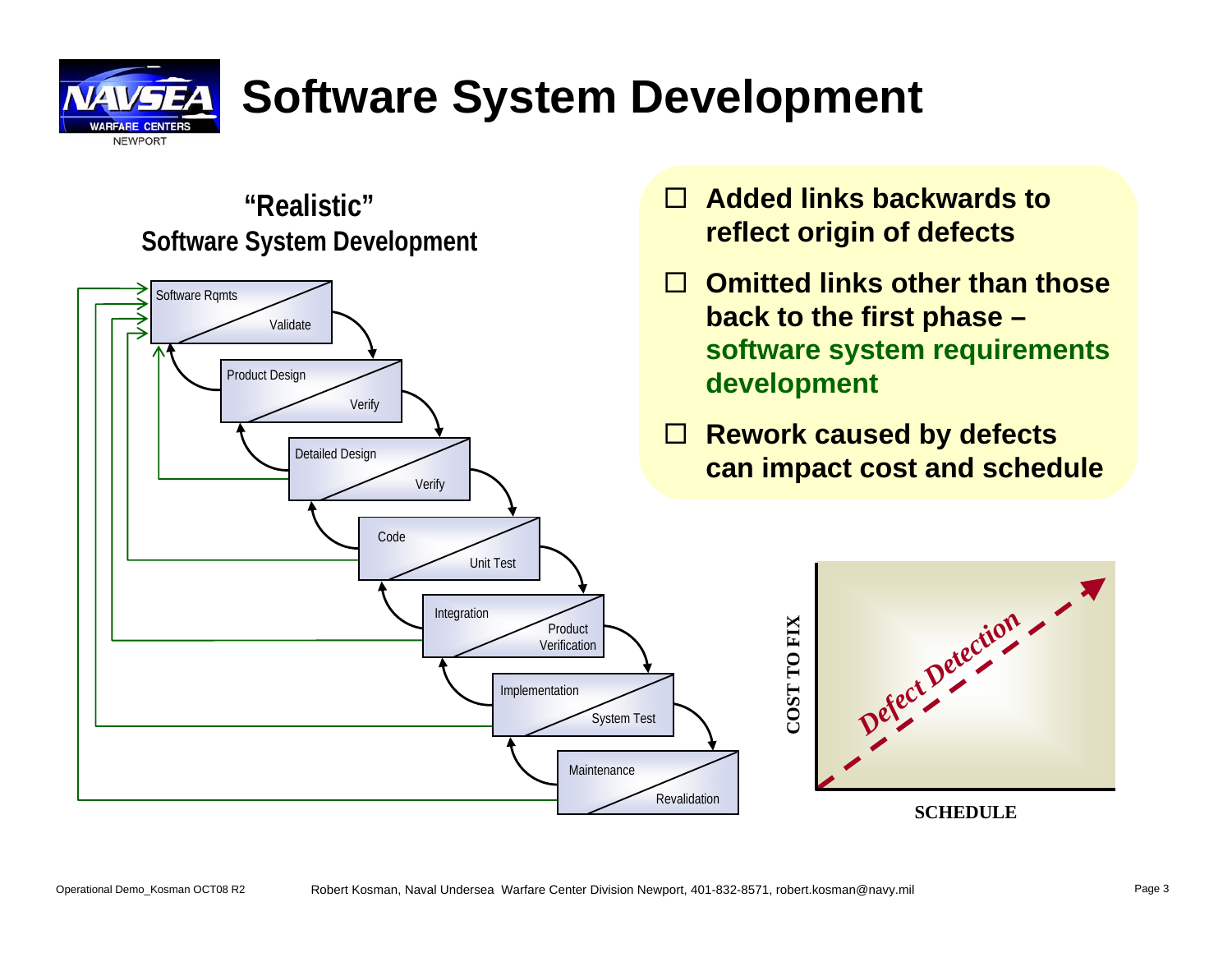

### **Software System Development**

### DEFECTS AND REWORK

- \$ **Rework caused by defects can impact cost and schedule**
- \$ **The later a defect is found, the greater the cost to correct**
- \$ **Defects found and fixed in later phases of development can cost up to 100x the cost to correct if detected in early phases**
	- Software Specifications
	- S/W designs, code, test, documentation
	- Integration, T&E plans and procedures
	- Integrated Logistics Support (ILS) products (Operator / User manuals, Training materials, etc)
	- Distribution costs
	- Change documentation

### *REQUIREMENT DEFECTS*

- *Impacts all phases and products ("Negative Ripple Effect")*
- *Most costly to correct*
- *Cause delays in schedule and product delivery*
- *Initial system may have reduced capability and functionality, and most likely operational limitations*
- *Usually require formal documentation to correct, e.g., Engineering Change Proposal (ECP)*

### **DEFECT CORRECTION EXPENDS RESOURCES AND FUNDS REQUIRED FOR PLANNED SYSTEM CAPABILITIES**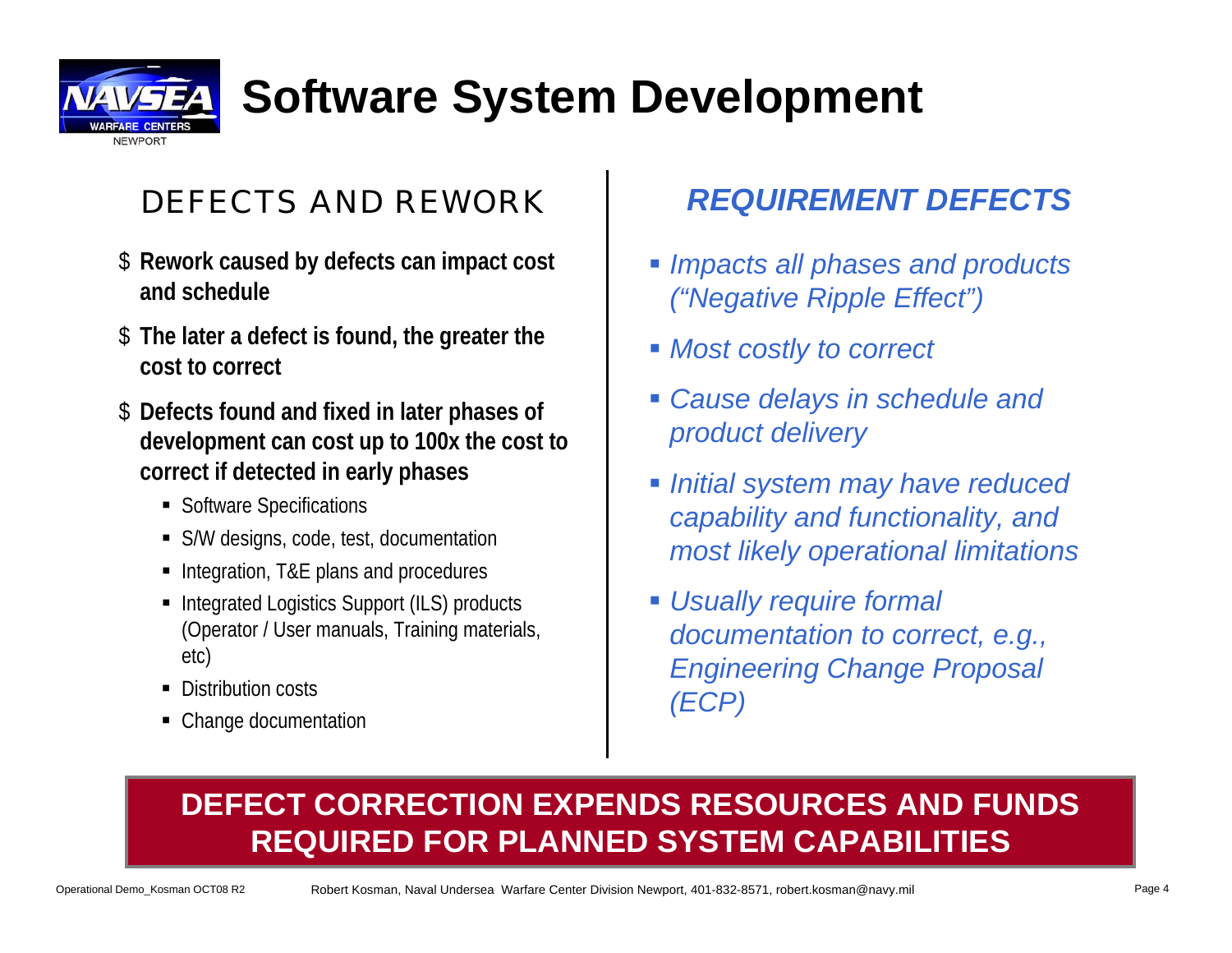## **S/W System Requirement Defects**

### **PROPOSED METHOD TO REDUCE SOFTWARE SYSTEM REQUIREMENT DEFECTS**

### **When:**

NFWPOR<sup>®</sup>

- Focus on software development phase of acquisition; initial development or maintenance phase
- Prior to Software Specification Review (SRR) and Preliminary Design Review (PDR)
	- » Low-level, defect detection process prior to high-level, program milestone review
	- » Process generates better products input to SRR and PDR, or an Engineering Change Proposal (ECP) during life-cycle maintenance phase
- Used during system software specification generation, i.e., during translation of high level Performance Specification and user requirements (CONOPS) or User Requirements Document into lowlevel Software Requirement Specifications (SRSs)
- **•** Systems Engineering (SE) organizes and runs the **defect detection process**
	- » SE oversees technical aspects of the entire system acquisition, including processes to find defects in **ALL** products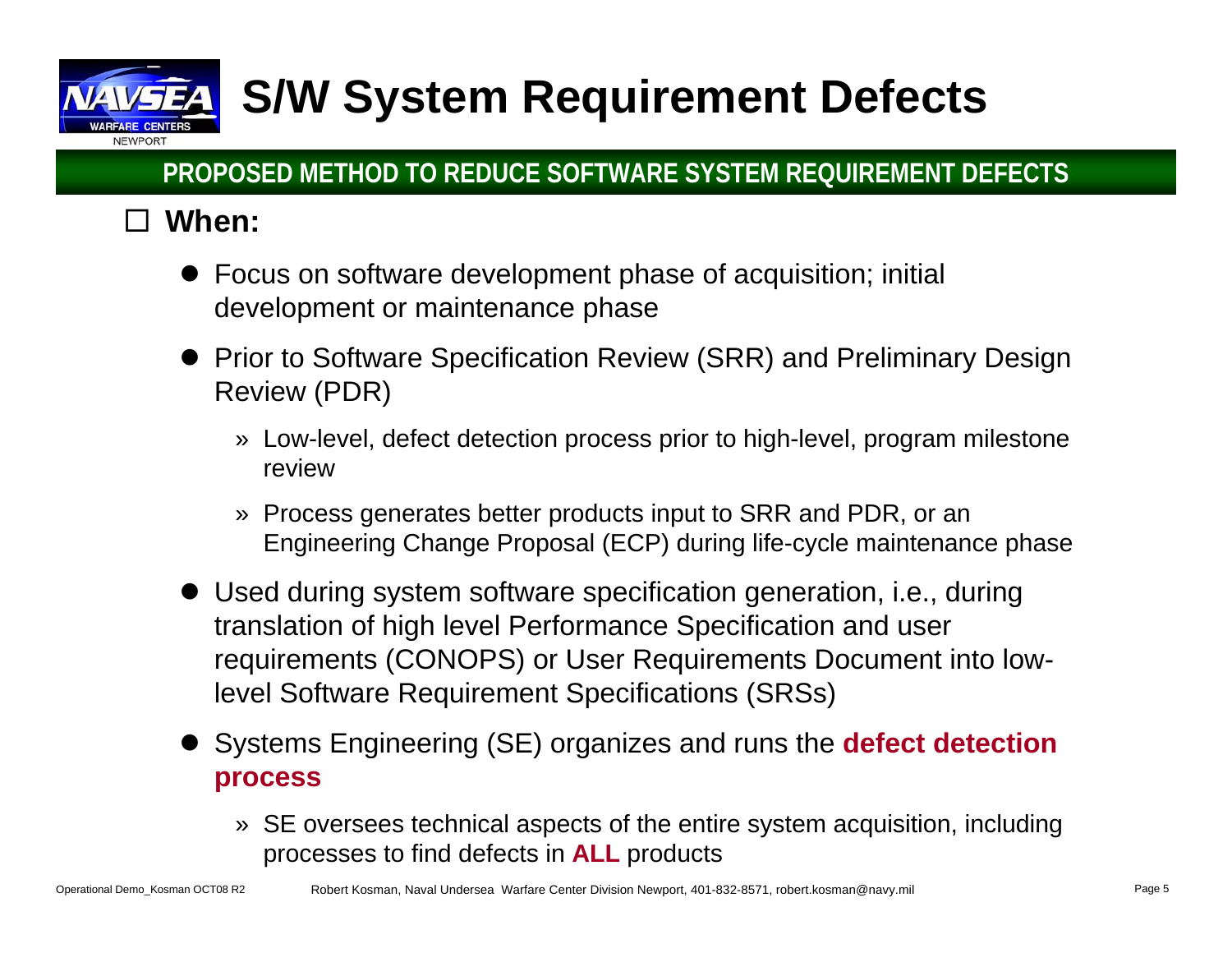

## **S/W System Requirement DefectS**

### **PROPOSED METHOD TO REDUCE SOFTWARE SYSTEM REQUIREMENT DEFECTS**

#### $\Box$ **How:**

- $\bullet$  Analysis on past defects identifies two basic types of s/w system requirement defects
- $\bullet$  The defect that is unintentionally introduced into the s/w system requirement specifications during specification generation
	- » Ambiguous text
	- »Equation errors (algorithms)
	- »Figure errors (functional and processing flows)
	- »Table errors (wrong units, input ranges, etc.)
	- »Connectivity and inconsistency issues
	- »Missing or incomplete requirements



- $\bullet$  The defect that causes effort to be expended producing unnecessary, incorrect or unwanted functionality
	- »"Bells and whistles"
	- » Inadequate graphical user interface (GUI)
		- Systems are becoming more user interface driven (COTS) so the proposed GUI should be included in the s/w specification

#### **Need to eliminate user comments like, "system should work this way"**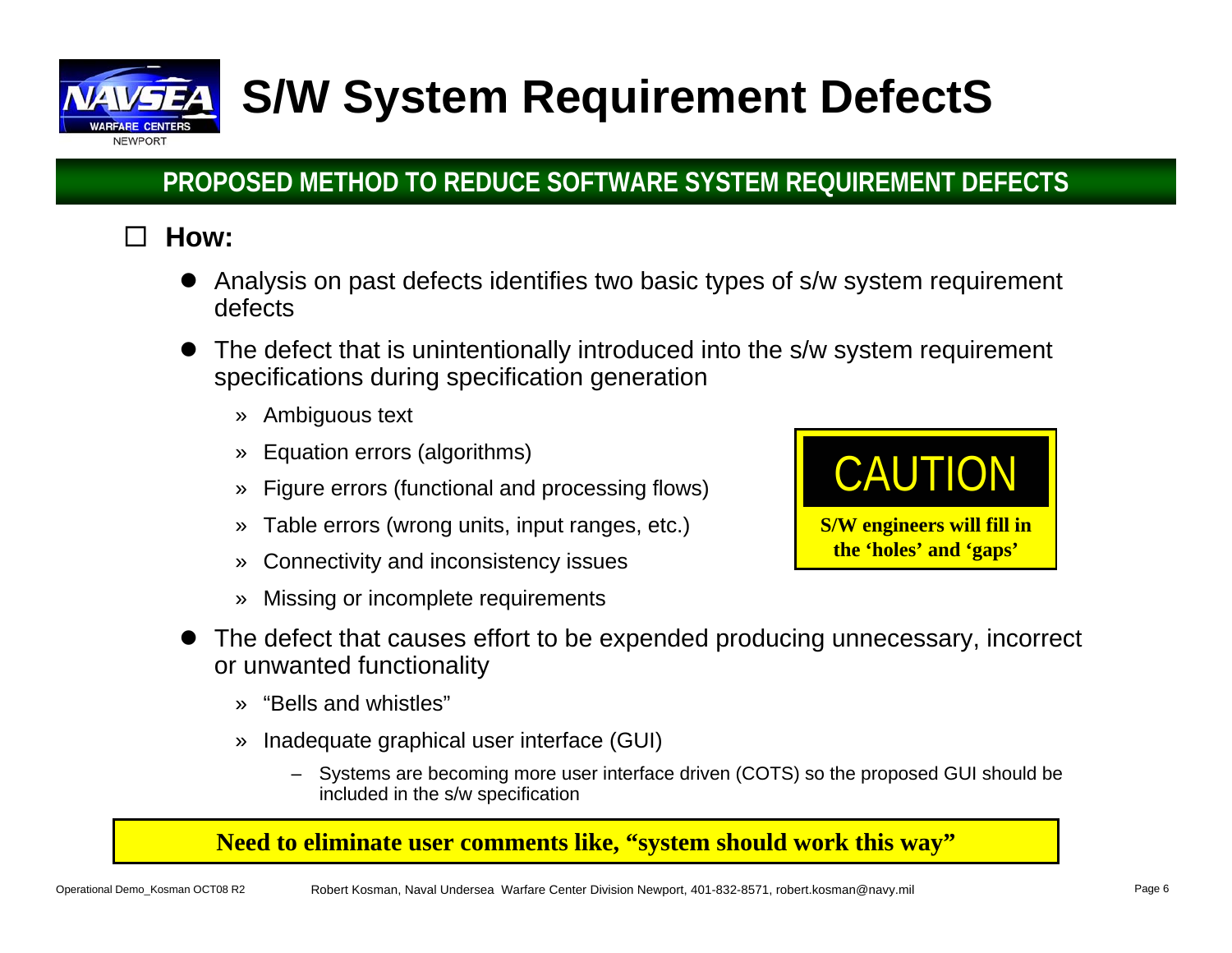

## **S/W System Requirement Defects**

### **PROPOSED METHOD TO REDUCE SOFTWARE SYSTEM REQUIREMENT DEFECTS**

#### $\Box$ **How:**

- $\bullet$  Develop methodology/process to address both types of s/w system requirement defects
- First, tackle the mistakes made translating P-Spec and User specifications/CONOPS into functional flows and the GUI
	- » "Bells and whistles"
	- » Unnecessary, incorrect or unwanted functionality
- Second, tackle the mistakes made generating the s/w system requirements specifications
	- » Usual mistakes made producing specifications, e.g., ambiguous text, etc.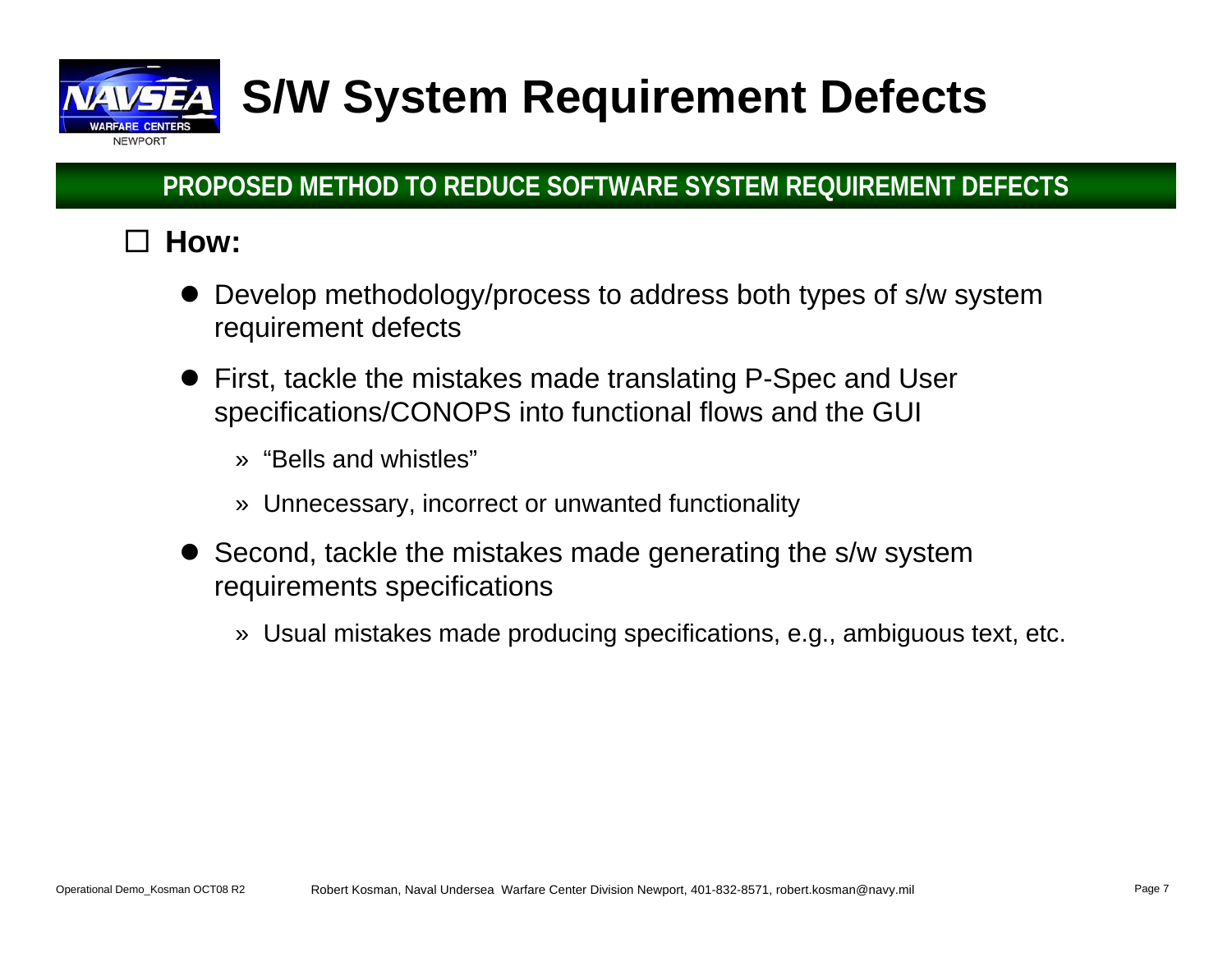

## **S/W System Requirement Defects**

### **PROPOSED METHOD TO REDUCE SOFTWARE SYSTEM REQUIREMENT DEFECTS**

#### $\Box$  **Introduce a two-step methodology for s/w system requirements clean-up**

- 1: Operational Demonstration (OP-DEMO) of the User Requirements
	- » Visual demonstration of proposed GUI and functional flows
	- » Allows evaluation of system functionality prior to development
- 2: S/W Inspection conducted on software requirement specifications
	- » Rigorous review originally developed for s/w but can be applied to any "readable" products

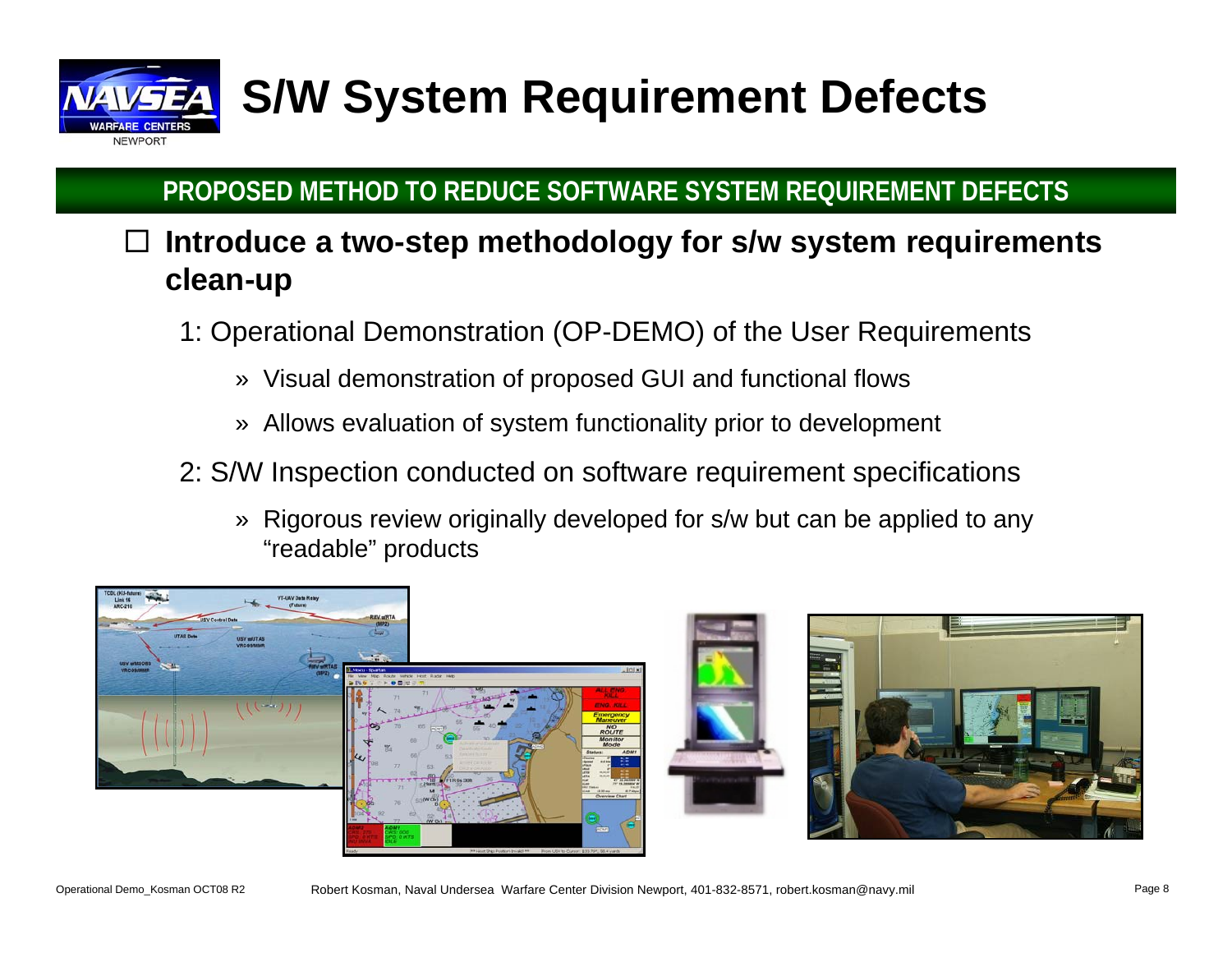

### **Step 1: OP-DEMO**

### **PROPOSED METHOD TO REDUCE SOFTWARE SYSTEM REQUIREMENT DEFECTS**

#### $\Box$ **Visualization of the User Requirements**

- $\bullet$ Operability and functional flow
- $\bullet$ Graphical User Interface (GUI)
- $\bullet$ Target Machine or other

#### $\Box$ **Different levels of OP-DEMO**

- Operability features and functional flow
- $\bullet$  Operability features and functional flow with limited processing (e.g., algorithms)

### **Form of Software Rapid Prototyping**

- $\bullet$ Disposable code
- $\bullet$ Developed FAST using appropriate tools
- $\bullet$  User involvement early – during s/w requirements phase



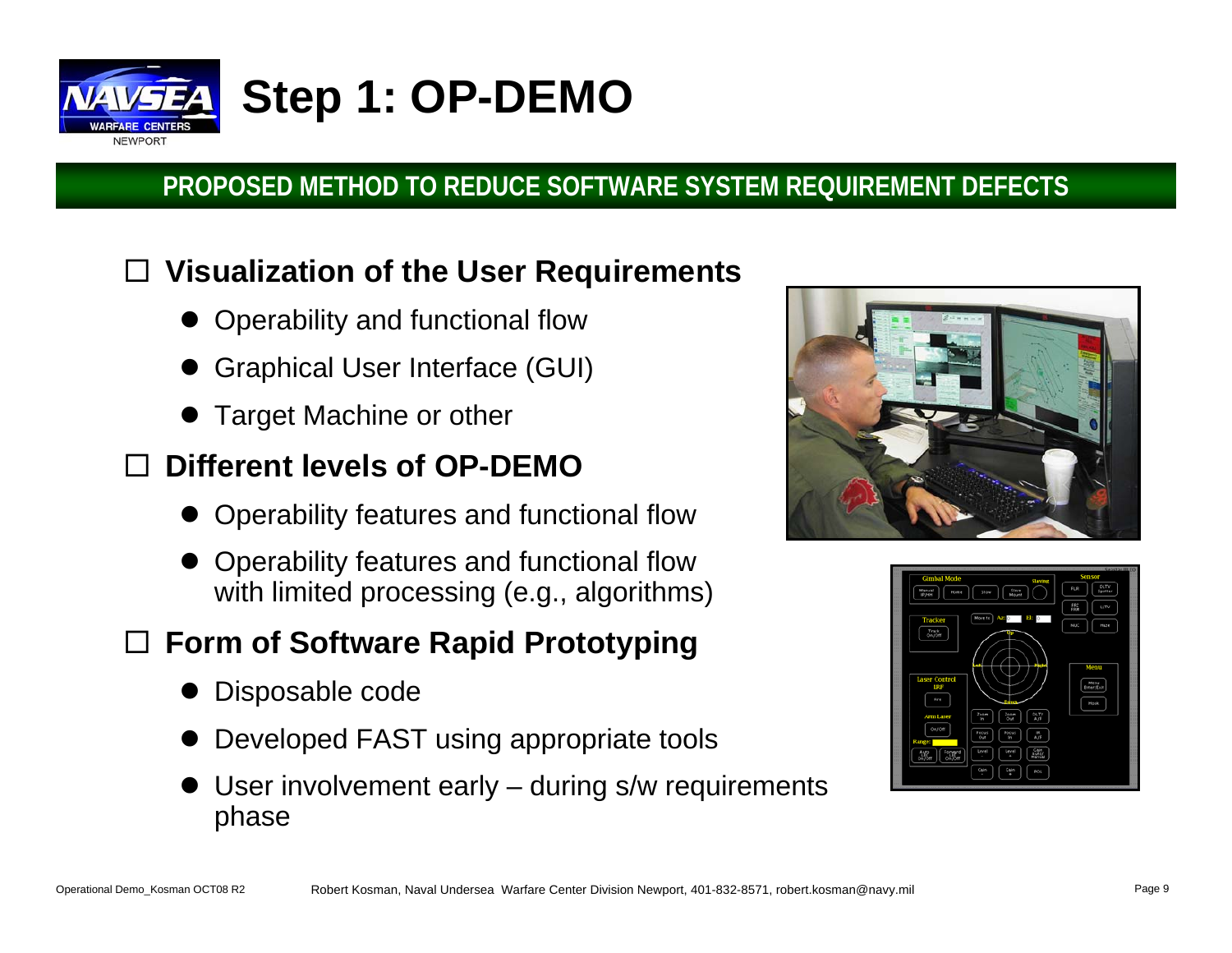

#### $\Box$ **Wrong Concept of OP-DEMO (prototyping)**

- $\bullet$ Target machine is always utilized
- $\bullet$ Deliverable code
- $\bullet$ Considered 'full' system operability
- $\bullet$ User involvement in later phases
- $\bullet$ Fix problems in maintenance phase

## CAUTION

**OP-DEMO is Similar to Prototyping and Prototyping Means Different Things to Different People**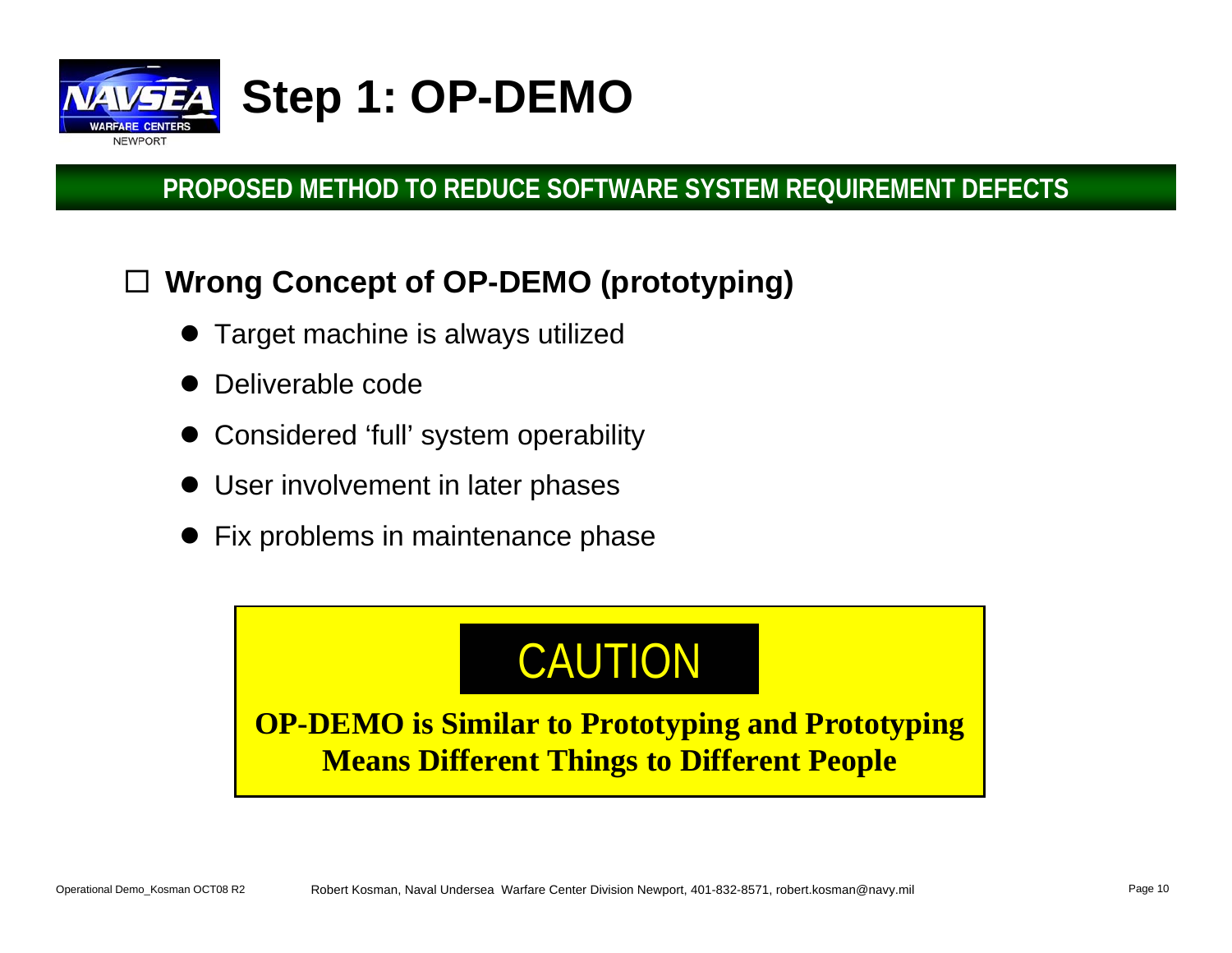

### **OP-DEMO Benefits**

### **PROPOSED METHOD TO REDUCE SOFTWARE SYSTEM REQUIREMENT DEFECTS**

- **Involves the User during the early phases, as opposed to the later phases or after system delivery**
- **Eliminates unnecessary and incorrect functionality and helps prioritize remaining functionality**
- **Provides a working model of intended operation for reference, as well as tool to allow parallel development of operator/training materials**
- **Identifies areas of uncertainty for risk management**
- **Promotes faster and more accurate s/w system specification writing**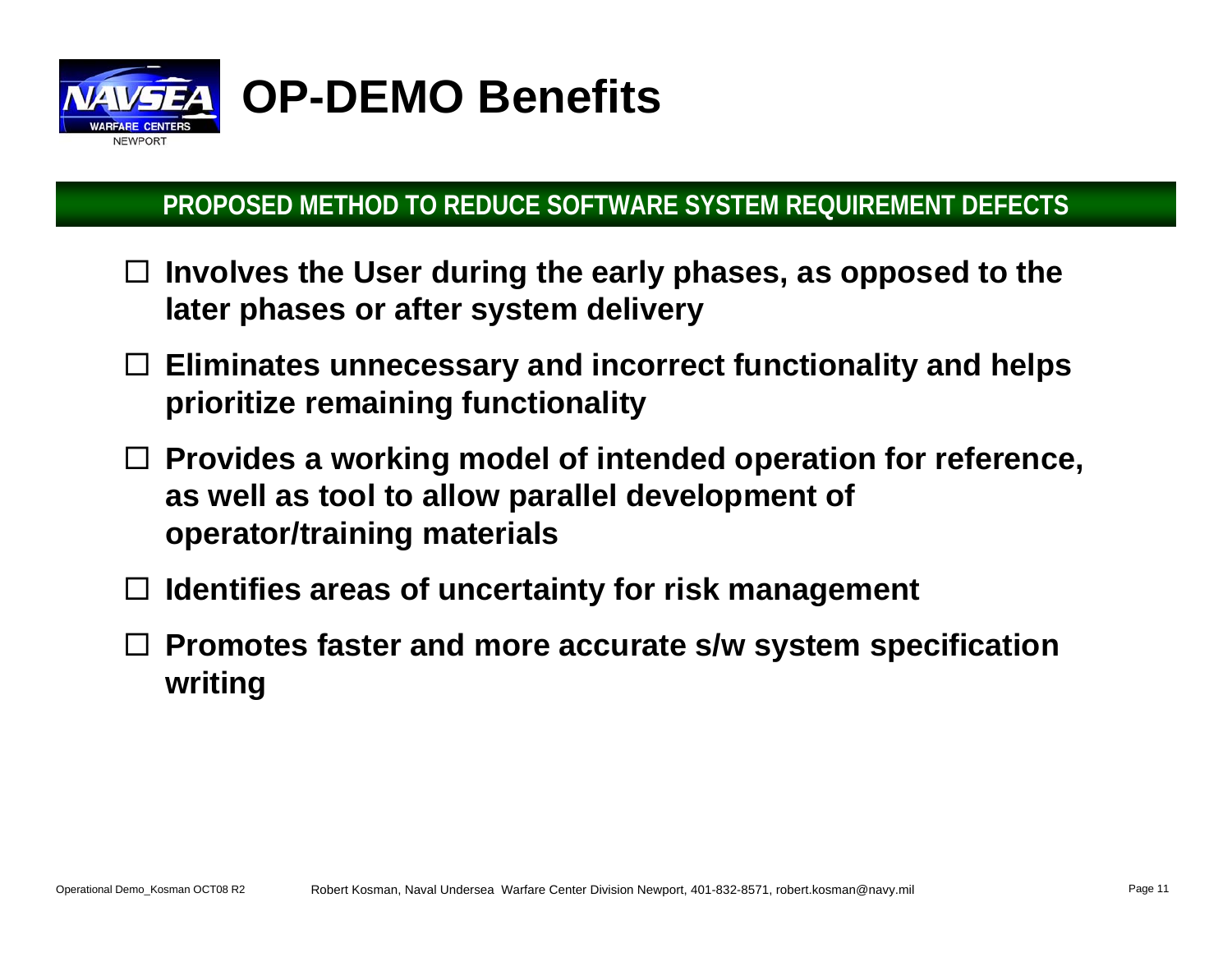# NFWPORT

## **Step 2: Requirement Inspection (RI)**

### **PROPOSED METHOD TO REDUCE SOFTWARE SYSTEM REQUIREMENT DEFECTS**

- $\Box$ **"Software Inspection" applied to the Software System Specifications**
- $\Box$ **Not like an informal 'Code Walkthrough'**
- $\Box$  **Formal, intensive review process designed to detect errors**
	- $\bullet$ Ambiguous text
	- $\bullet$ Equation errors (algorithms)
	- $\bullet$ Figure errors (functional and processing flows)
	- $\bullet$ Table errors (wrong units, input ranges, etc.)
	- $\bullet$ Connectivity and inconsistency issues
	- $\bullet$ Missing or incomplete requirements

#### $\Box$ **Basic characteristics**

- $\bullet$ Team approach, with assigned roles (reader, moderator, author)
- $\bullet$ Standards of conduct
- $\bullet$ Collect metric data
- $\bullet$ Criteria for Quality

### **Documented results indicate up to 85% of design and code errors can be detected by "Software Inspections"**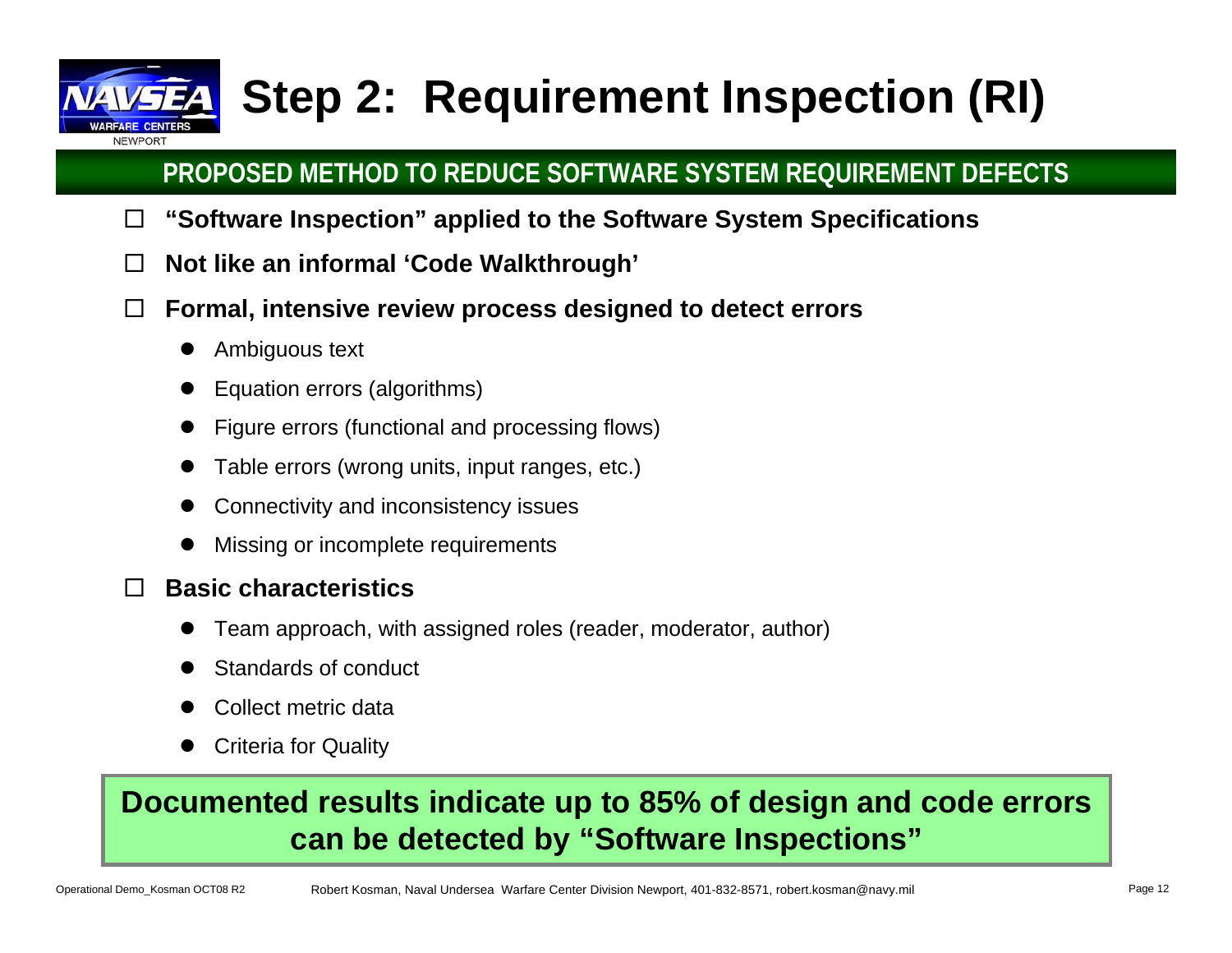

## **Step 2: Requirement Inspection (RI)**

### **PROPOSED METHOD TO REDUCE SOFTWARE SYSTEM REQUIREMENT DEFECTS**

#### $\Box$ **Team Members**

- Software Engineer (Lead)
- System Engineer
- $\bullet$ User (or ILS person)
- $\bullet$ Test Engineer

#### $\Box$ **Multiple teams (2 or 3) detect more defects (N-Fold Inspection)**

 $\bullet$ Small % of duplicate defects found between multiple teams

### **Multiple discipline involvement ensures consistent interpretation of software system requirements across phases**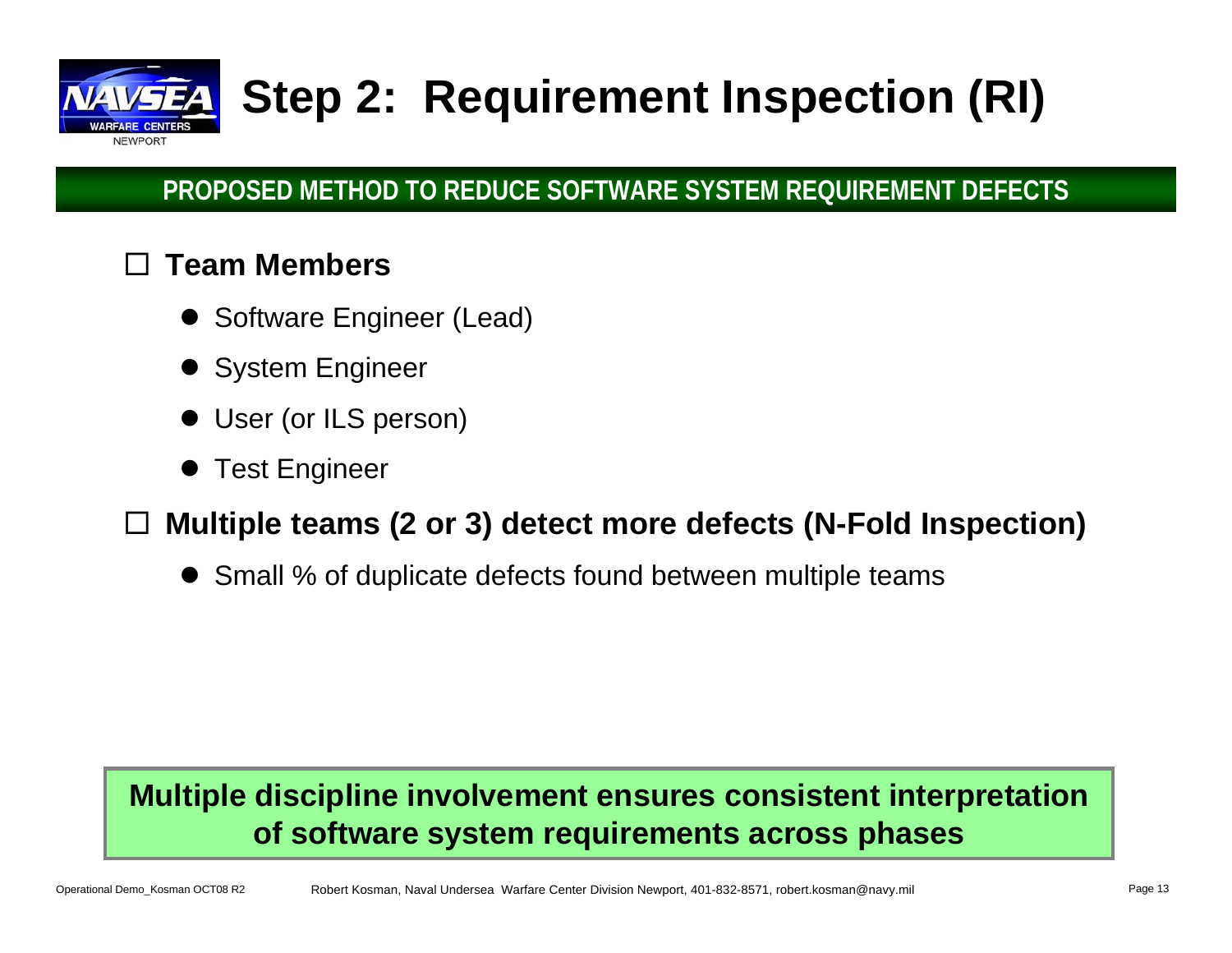

## **Requirement Inspection Benefits**

### **PROPOSED METHOD TO REDUCE SOFTWARE SYSTEM REQUIREMENT DEFECTS**

- **Ensures User requirements are accurately specified**
- $\Box$ **Ensures developer requirements are accurately specified**
- **Real-time metric data collection identifies areas of improvement w/ specification generation**
- $\Box$  **Errors corrected in single pass versus iterative correction process**
- **Detects errors associated with all phases of the Development**
- $\Box$ **Low cost / defect ratio**
- **Reduces software development costs by detecting errors early, avoids REWORK**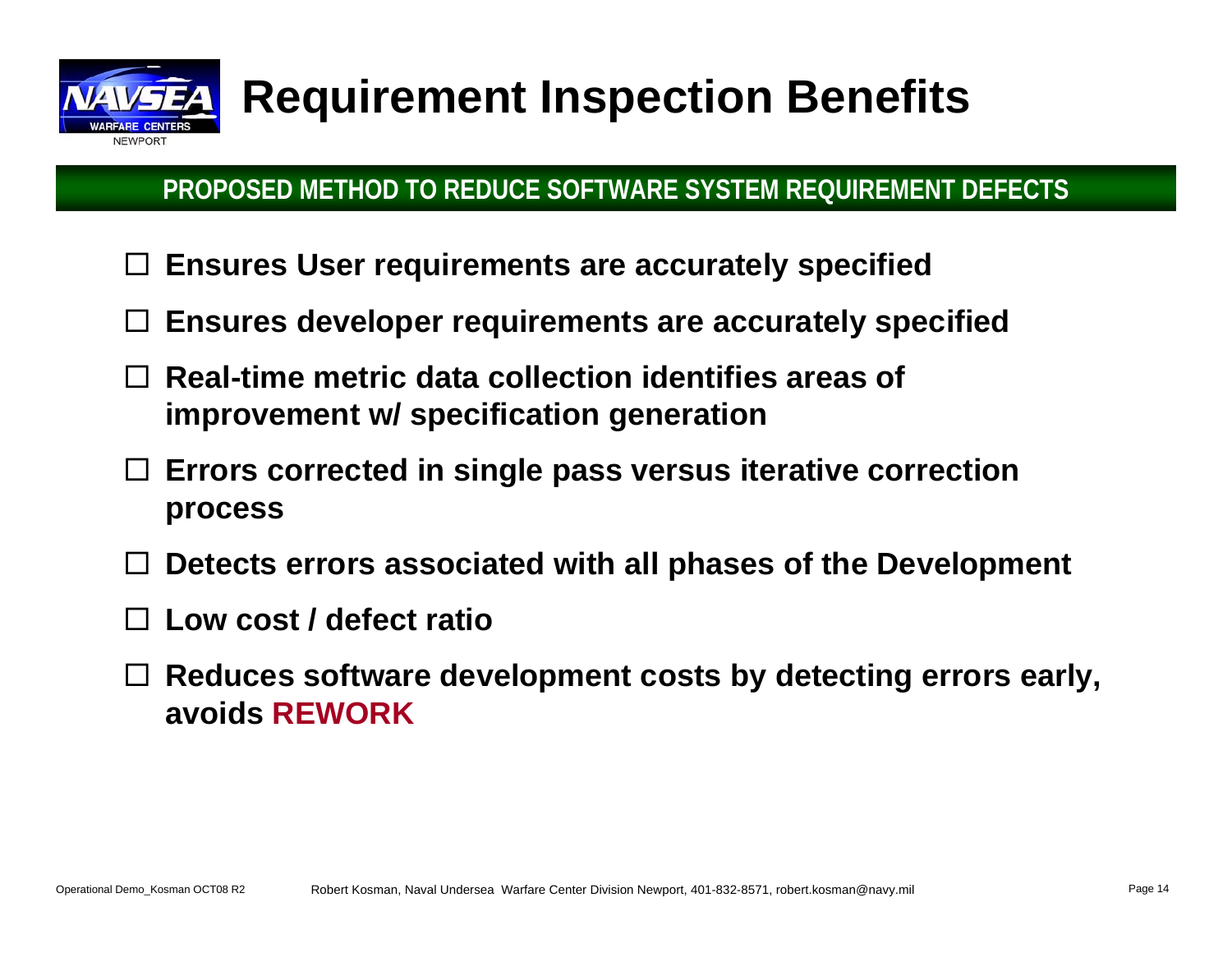

### **Requirement Inspection Benefits**

#### **PROPOSED METHOD TO REDUCE SOFTWARE SYSTEM REQUIREMENT DEFECTS**



#### **Impact of RI on Development (modified from [1])**

[1] Fagan, M.E., "Advances in Software Inspections," *IEEE Transactions on Software Engineering,* Vol SE-12, No. 7, July 1986

Operational Demo\_Kosman OCT08 R2 Robert Kosman, Naval Undersea Warfare Center Division Newport, 401-832-8571, robert.kosman@navy.mil Page 15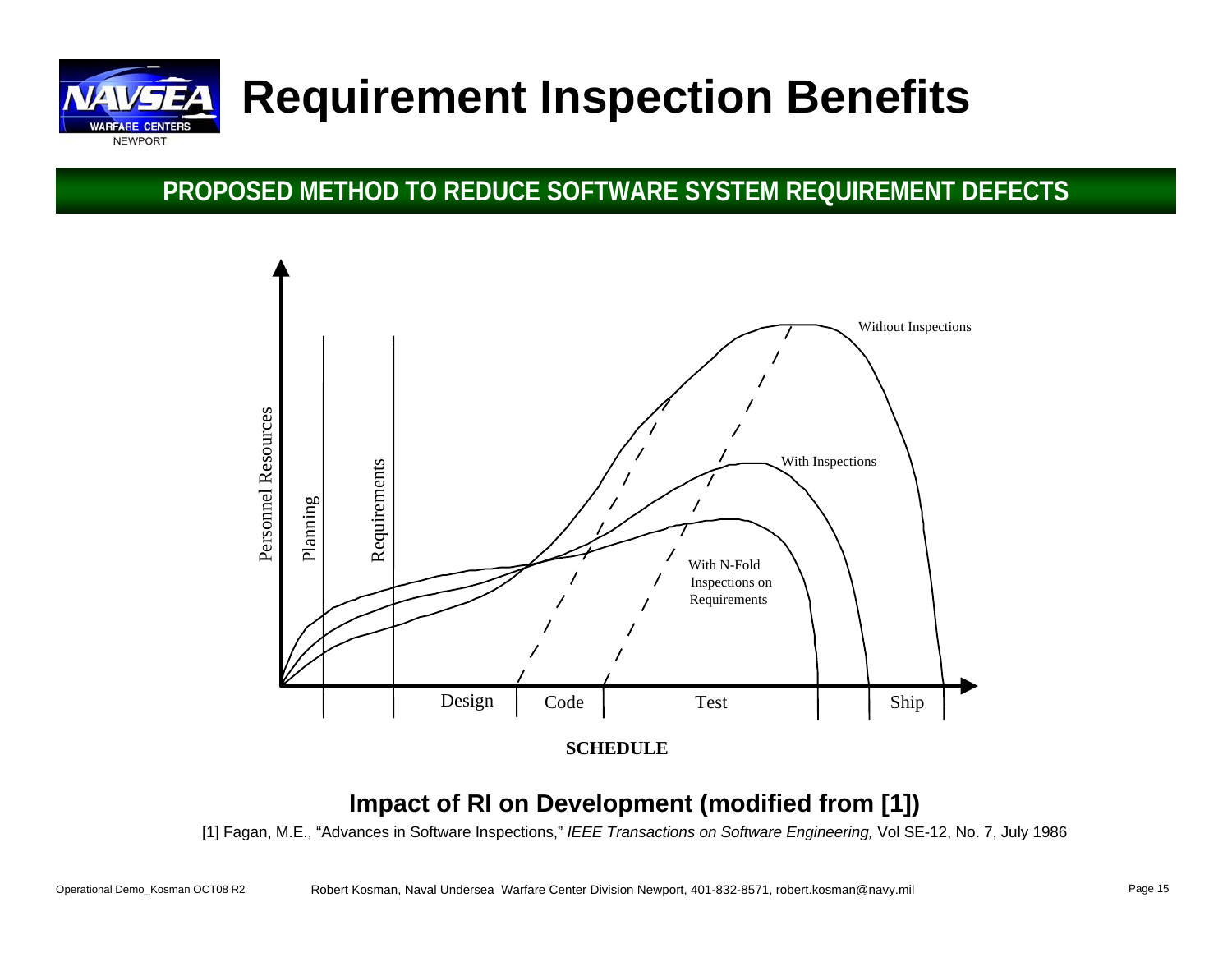

### **Two extensive upgrades to an existing system – approx 100 KSLOC each**

- Existing system was really a "prototype/experimental" system delivered as a production system; so had to fix in Maintenance phase via ECPs
- First upgrade did not use 2-Step Methodology to reduce Software System Requirement Defects; second upgrade did
- Software System Specifications for first upgrade were developed by SE with only informal reviews, and significant portion of user interface was "TBD/TBS"
- Software development team was already using Software Inspection during development so extensive defect metric data was collected during both upgrades
- Causal analysis was conducted on all defects found to determine origin of defect
- Both types of OP-DEMO were utilized on second upgrade (algorithms); 2-Fold RI also used on second upgrade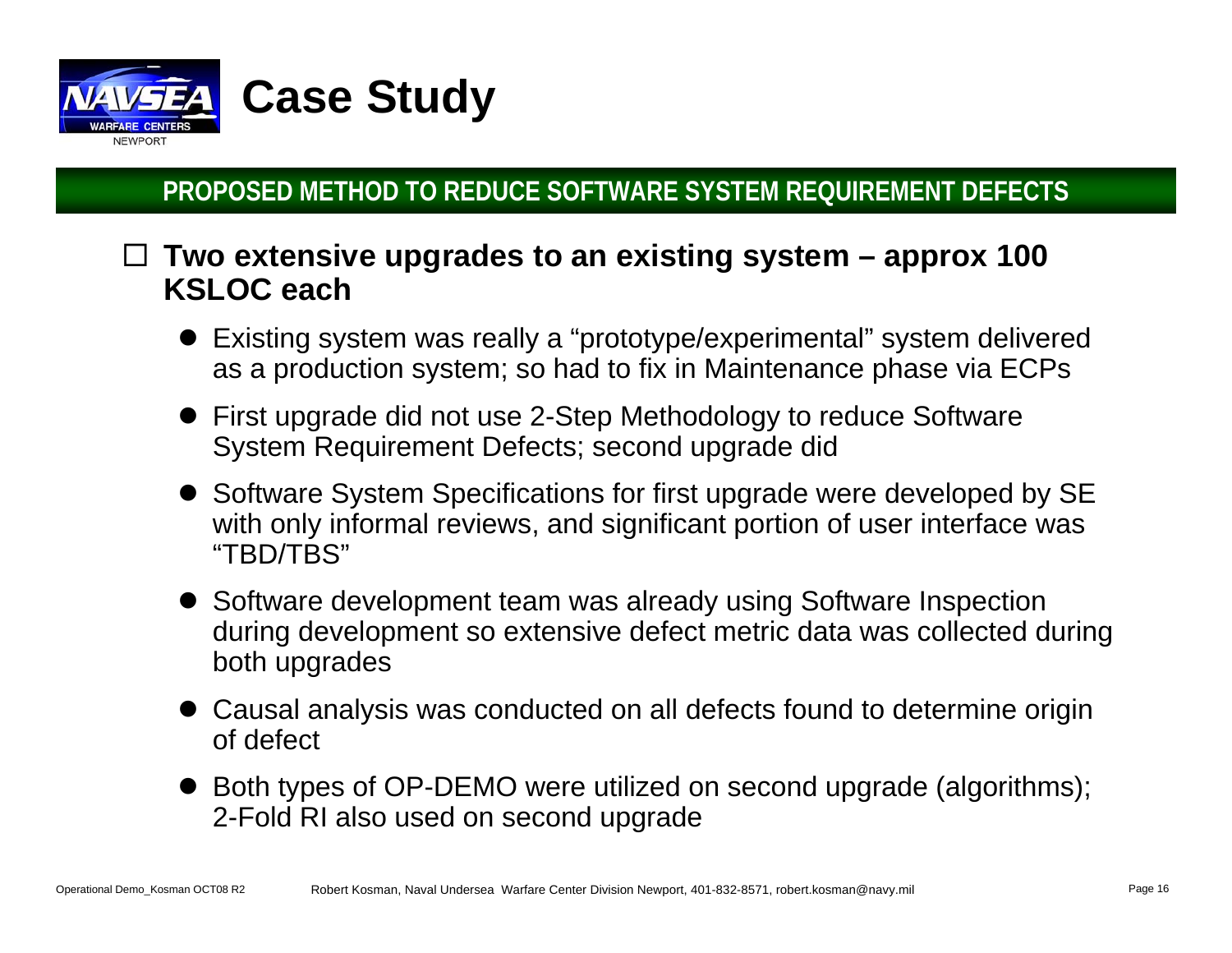

### **Upgrade 1 Observations**



**Requirement Defects By Phase - UPGRADE 1**

- \$ Informal reviews found some defects but not enough
- \$ Defects found during Design and Code could have been found by RI
- \$ Defects found during computerbased Test and Post-delivery could have been found by OP-DEMO
- \$ Rework caused schedule delays and end product had reduced functionality
- \$ Defects required multiple updates to s/w system spec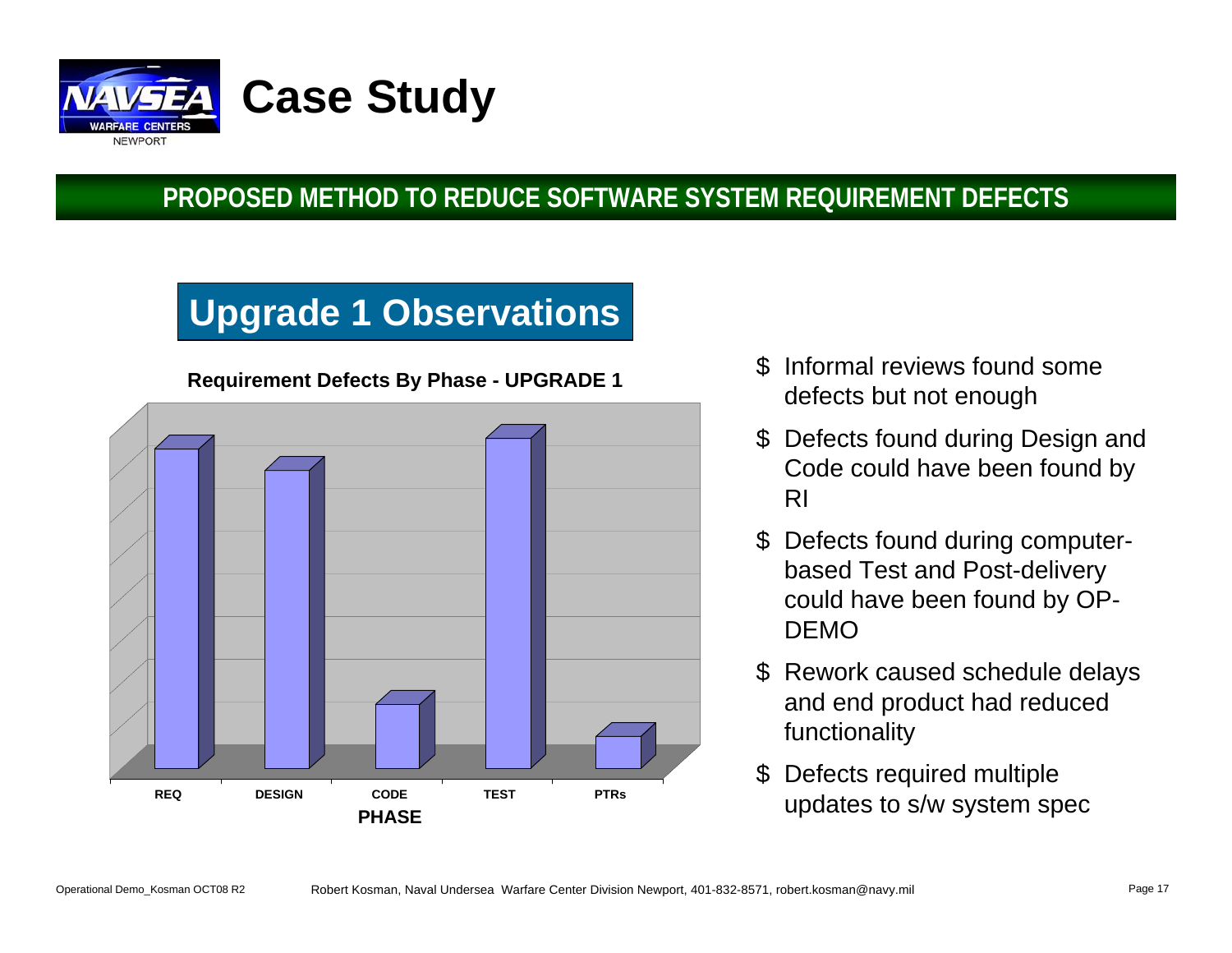

## **Upgrade 2 Observations** \$ OP-DEMO significantly reduced



**Requirement Defects By Phase - BOTH**

- defects in computer-based Test and post-delivery phases
- \$ RI significantly reduced defects in Design and Code phases
- \$ S/W Requirement Spec had a "positive ripple effect" on development
- Significantly less rework for 2nd upgrade and product was delivered on schedule w/ full functionality
- \$ Req defects were less severe